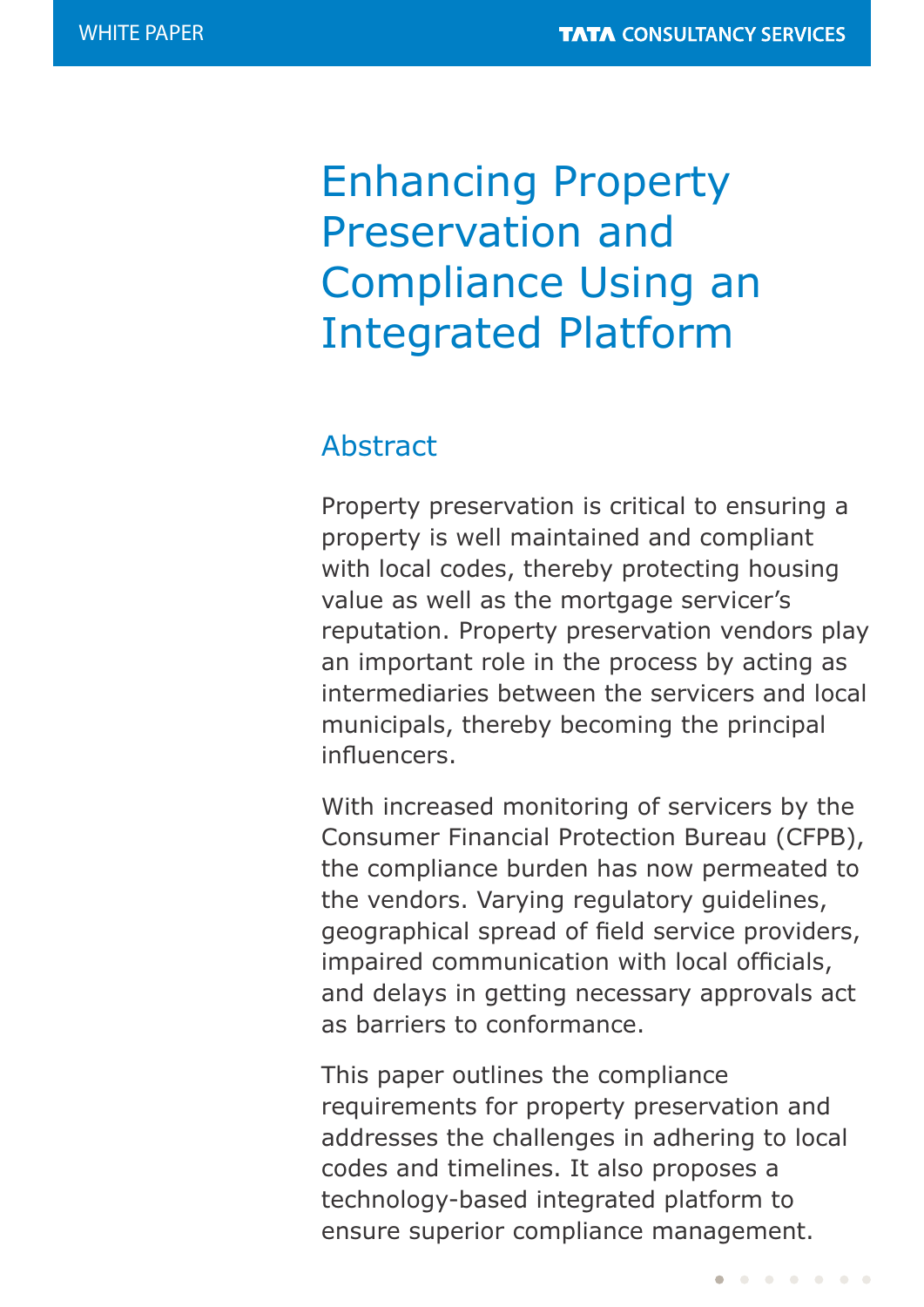## Non-compliance with Property Preservation Guidelines: The Implications

The Government Sponsored Enterprise (GSE) and non-GSE servicing guides mandate the servicer to perform all property maintenance functions throughout the default process. Unfinished or unattended preservation work leads to increase in blighted properties in the community, greatly diminishing the chances of converting such properties into useful assets due to overwhelming code violations. Servicers are monitored for any gaps in compliance, making it critical for them to ensure tight vendor management using best practices. Penalties for noncompliance include:

- **Code violations:** Unfinished or unattended preservation work can lead to issuance of citations by local municipalities. Unsettled code violations are a huge impediment to distressed property sales.
- **Monetary penalties:** Unoccupied households that are in violation are subject to substantial penalties and probable court trial. Each county or city has its own code enforcement division.
- **Example 3 Loss of servicer contracts and reputation:** Existing contracts with servicers may be terminated. Licenses to perform preservation activities in the geographical areas might be revoked, leading to loss of servicer goodwill and reputation.
- <sup>n</sup> **Rejection of servicer reimbursements by investors:** Servicers submit their property maintenance reimbursement claims at the end of a borrower's delinquency period or right after loan liquidation. The rejection of such reimbursements converts to non-recoverable costs incurred by servicers due to non-compliance by property preservation vendors.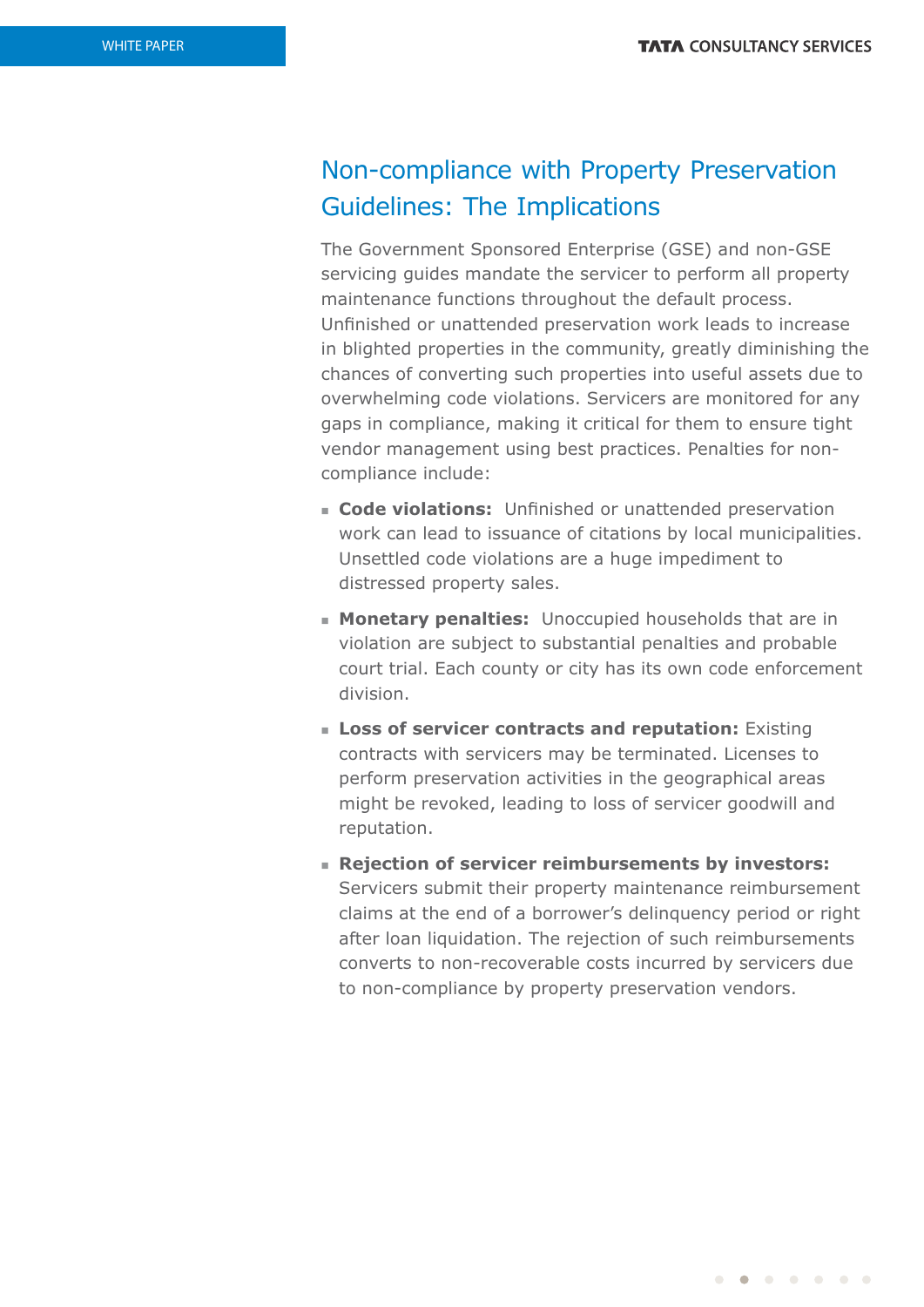### Why Property Preservation is Not an Easy Job

Property preservation is not as simple as it may sound. A host of challenges stand in the way of vendors securing, preserving, and maintaining properties:

- **E** Dynamic regulatory environment: The governing environment at the state level continues to evolve, with diverse local codes, laws, and municipal requirements. This in turn leads to heavy reliance on process experts to precisely interpret local requirements.
- **Geographical spread of vendors:** Servicers are faced with the enormous task of gathering information around what, when, where, and how vendors are carrying out the preservation activity. Traditionally, servicers place an order and demand extensive visibility into the vendor's adherence to service-level contracts and timelines.
- **Lack of report documentation proficiency:** Scarcity of competent on-field processors who are able to document interior or exterior damage, accurately assess bids, and recommend repairs needed on the property.
- **Example 1** Delays in bid approvals for work orders: Work orders don't always come on time. Take for instance a vendor initiates a bid for a repair work order but uploads incorrect photos, or the bid calculation is not in accordance with the investor allowable matrix, or perhaps the bid is over the allowable limit. In the first two scenarios, several days will be lost as the work order needs to be corrected and resent to the vendor for rectification. This may occur due to inadequate information on compliance requirements. In the third scenario, the servicer and the vendor must await investor approval to commence the repair work.
- **n** Investment in building technology infrastructure: Partnering with the right vendor that offers a mix of an integrated platform for servicers and vendors through mobile applications, along with continuous process improvement.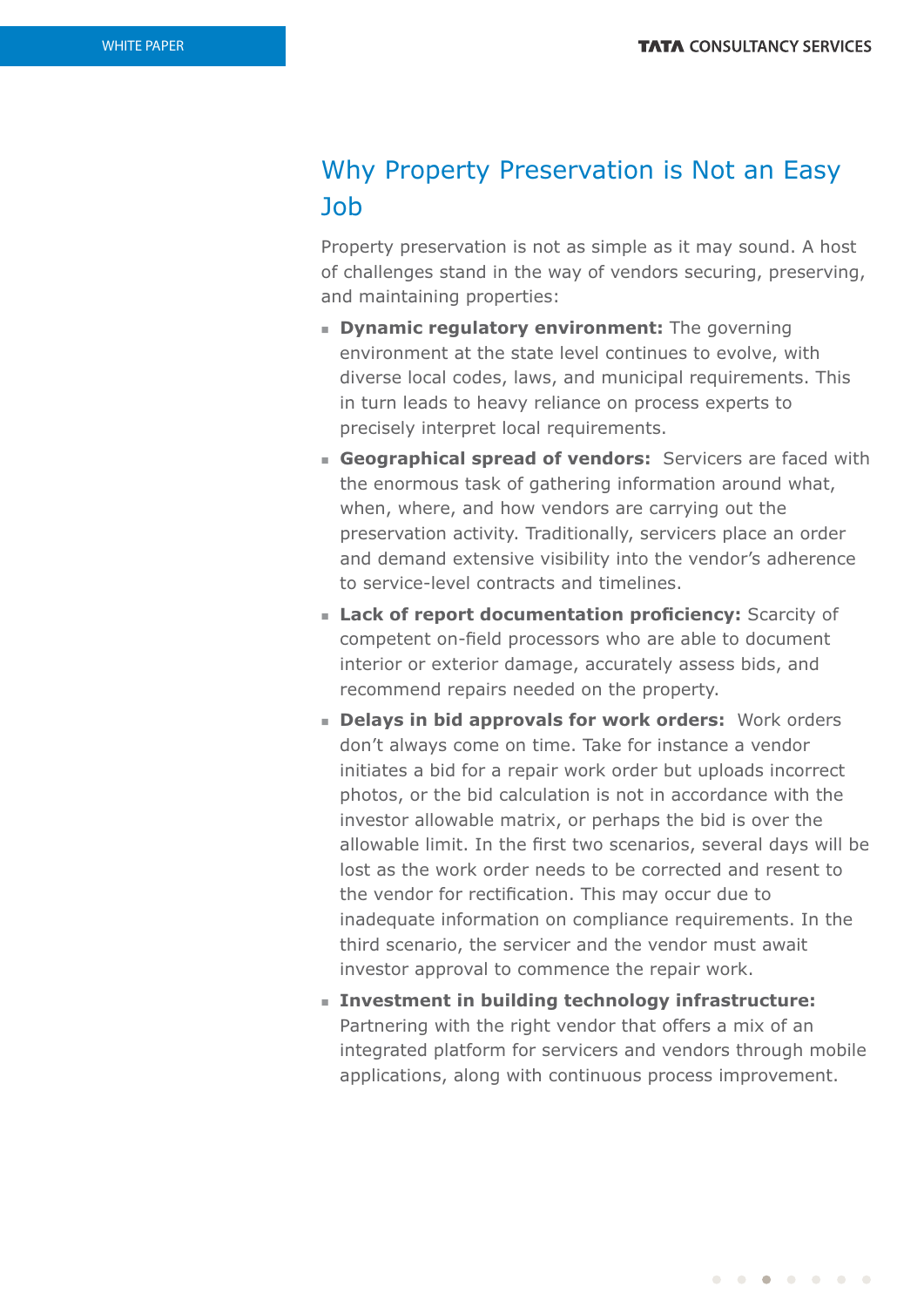# Leveraging Next-Gen Technologies to Ensure Compliance

Clearly, vendors and servicers need to address various challenges and inefficiencies in the traditional property preservation process. Leveraging the right technological advancements for workflow and vendor management, communication, and quality assurance, can help ensure compliance with the guidelines (see Figure 1).



**Figure 1: Using an integrated platform to ensure compliance**

The various modules of the comprehensive technology-based solution create an environment of continuous compliance and must ideally include:

#### **n** Integrated platform for workflow management:

Property preservation is a necessary cost that servicers must incur in order to ensure that the property is maintained and is in saleable condition. This is an intensive on-field activity that requires vendors to personally visit the property and complete the inspection and preservation work. The activities in turn result in reports and status updates. Investing in an enterprise-level property preservation platform can simplify and enhance real-time reporting through a centralized repository. Enabling access to the reports on mobile apps can further simplify reporting of the complex tasks. In essence,

. . . . . . .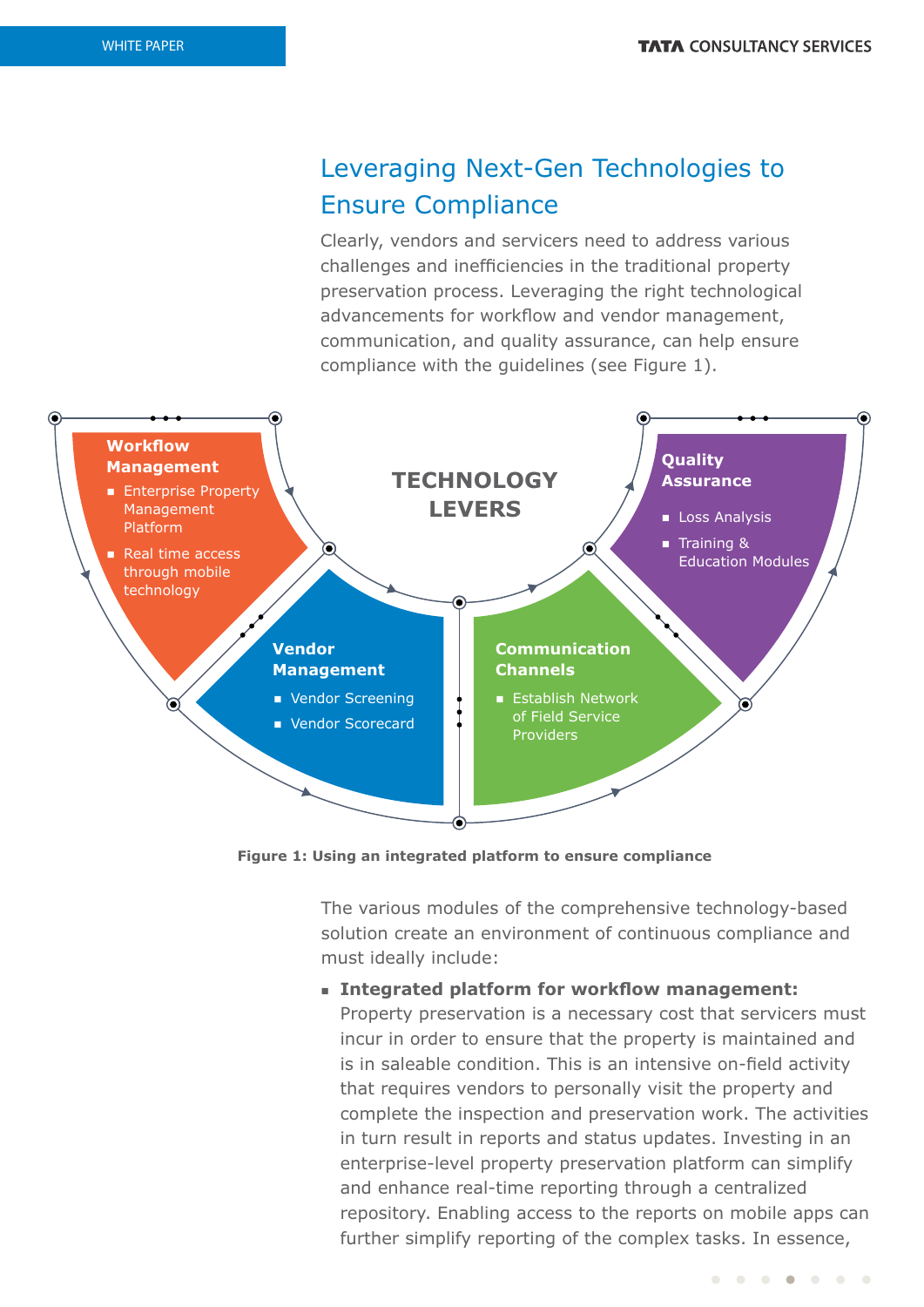dedicated real time modules of work order creation and work order status updates enable reporting from anywhere, anytime.

Optimization of repair bids is also critical. Algorithms for standard work orders can be built, enabling comparisons with historical bids and range of approvals for an activity, with the goal of generating auto-approval or rejection workflows. Nonstandard workflows can be handled through manual exception processing. The algorithms can also support inbuilt alerts to flag issues such as those related to bids over the allowable limit, duplicate bids, non-geo tagged photos without time stamp, and so on.

<sup>n</sup> **Analytics for quality assurance and vendor management:** The metadata available through the creation of digitized processes and workflows can be utilized for intelligent analytics by the servicer's Loss Analysis team. Rather than conducting time-consuming and error-prone manual reviews of denied reimbursements at the account level, they can perform a target vendor-based review on vendors responsible for denial of claims. The results of the analysis can be easily made available through dashboards to all stakeholders for increased visibility and transparency. This also acts as a gap analysis for the vendors.

The available metadata can also be used to analyze and highlight vendor compliance with investor timelines, cost schedules for work orders, and availability of documentation for agency audits. The resulting vendor scorecards can then act as inputs to standard industry databases to generate industry-driven ratings for vendors. Storing the results of the analyses in the cloud, enables servicers and investors to access real-time comparative dashboards on vendor performance. The result: enhanced ability to choose strategic vendors who are better aligned with the servicer's business objectives, while retaining and strengthening relationships with the best-performing vendors and discontinuing relationships with non-performers.

The platform can also be extended as an online portal for comprehensive e-learning that provides access to documents on the latest regulations and demonstrated best practices, enabling superior knowledge sharing and training.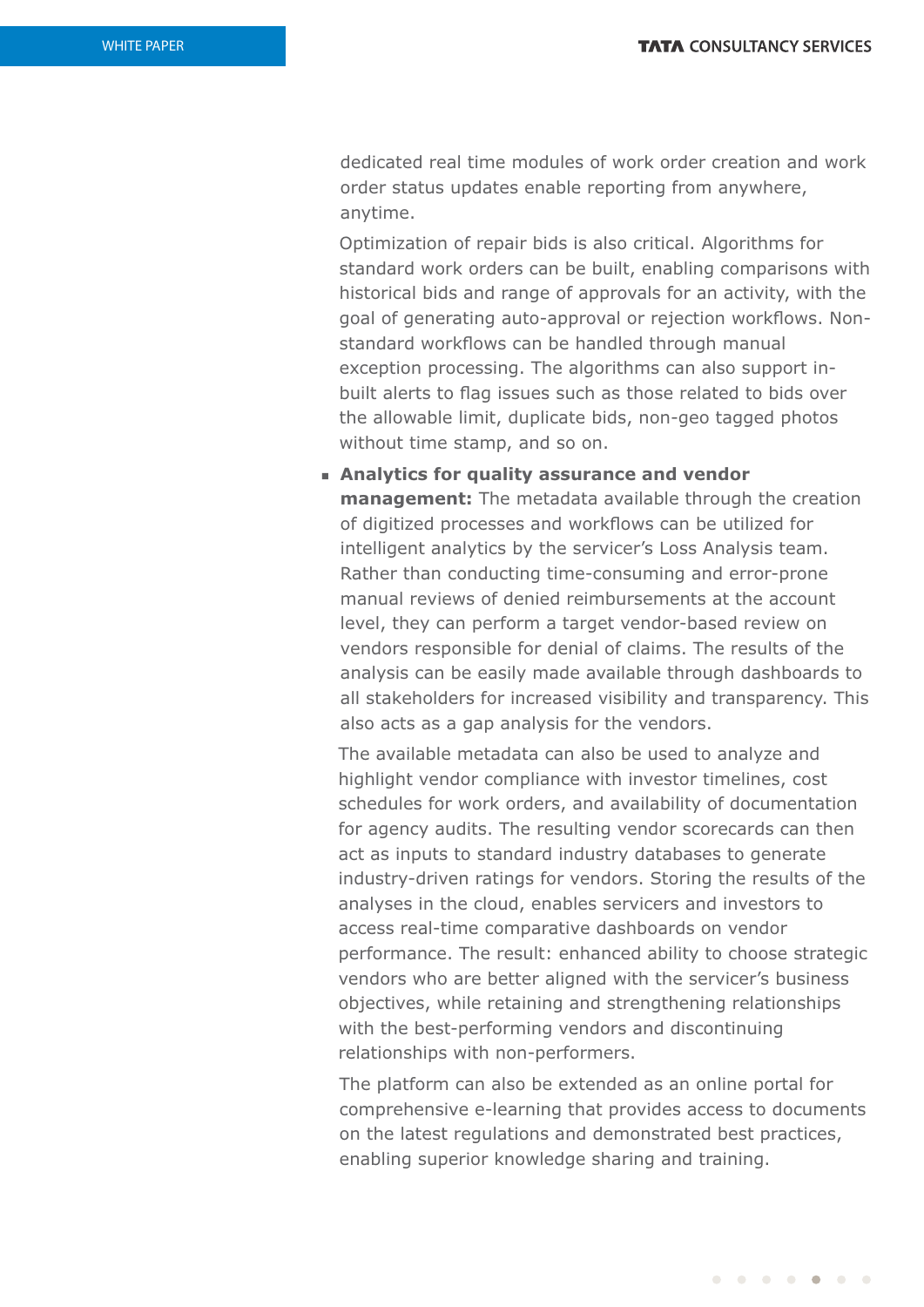**Fechnology-based communication channels: Planned** and constant communication improves accountability and satisfaction. By adding voice, video, and messaging capabilities, the platform can be offered in an as–a-service model – communications platform as a service (Cpaas). For instance, servicers can trigger push notifications pertaining to time-sensitive decisions on mobile phones of vendors on the field. These alerts could be about scheduling updates of new work orders or of orders in the nearby vicinity of an ongoing repair work or even a simple status update. Vendors can trigger similar push notifications of real-time issues or concerns and also provide status of the tasks to servicers through CPaas capabilities.

## Going from Preservation to Proactive Management

In an increasingly digital world, capitalizing on an enterprise property preservation management platform is clearly the way forward. Such a platform will not only enable seamless work order management and act as a data storehouse, but will also help harness insights through analytics for shaping field strategies and proactive management. The solution however cannot be implemented in a silo. It must be deployed as an enterprise-wide application in order to realize its true potential. As property preservation becomes more than a mundane upkeep activity, servicers and investors that leverage the integrated platform will be well-positioned to partner with strategic vendors to drive efficiencies and stay compliant.